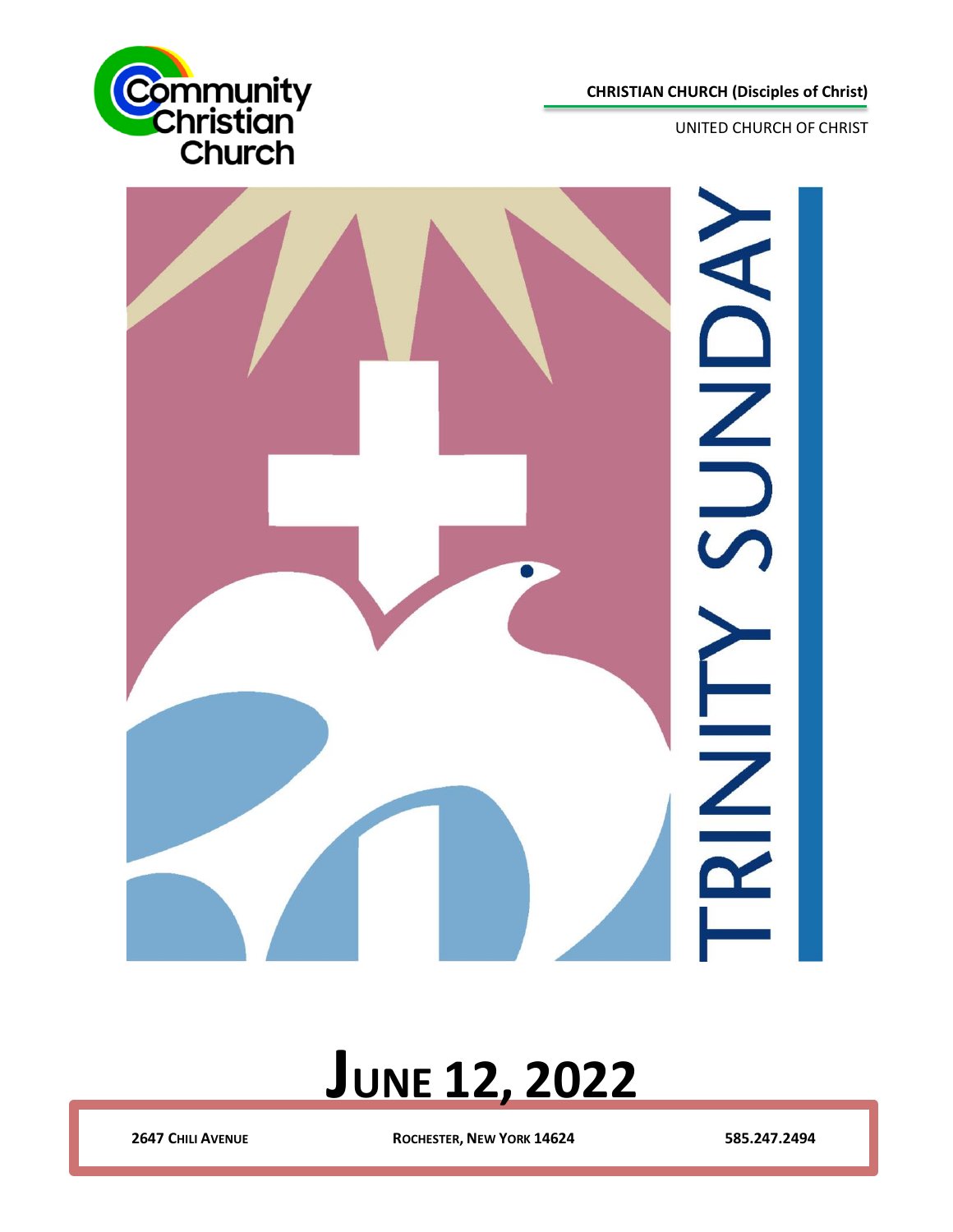## **COMMUNITY CHRISTIAN CHURCH**

(Disciples of Christ and United Church of Christ)

#### **June 12, 2022 10:30 AM**

The Reverend Steven Price **Pastor Pastor** Pastor **Pastor Mr. Ron Strong Choir Director** Choir Director Choir Director Mr. Frankie Bones Church Musician Church Musician Church Musician Church Musician Mr. Ryan Hubbell **Mr. Ryan Hubbell** Support **Technical Support** 

# *Trinity Sunday*

Whoever you are and wherever you are on life's journey, **you are welcome here!**

## *WELCOME!*

We extend a warm welcome to you as we gather to celebrate God's life-giving presence. During communion, as we partake of the bread and cup, please know that *all* who desire Christ's boundless and embracing love are welcomed to participate.

Prayer is an important part of our life together as a community of faith. If you have a prayer concern or joy you would like raised later on in the service, text your request to Beth Fulkerson at 585.755.6310.

## *GATHERING*

Please take this time to center yourself as we listen to this morning's prelude.

Prelude Frankie Bones

**† Call to Worship**  $\sim$  **by Tim Graves, edits smp** 

- One: In the midst of darkness and chaos… God dreamed. God dreamed of a world filled with trees, and blue skies and fluffy white clouds.
- **Many: In the meadow, God stood and dreamed of foxes, and bluebirds, and slithering snakes.**
- One: God dreamed of rainstorms and cattle and grasses blowing in the breeze… God dreamed of humanity too.
- **Many: In a world teeming with billions of people God dreamed of… me.**

One: Yes, God dreamed of you and God dreamed of me.

**Many: God dreamed of "us."**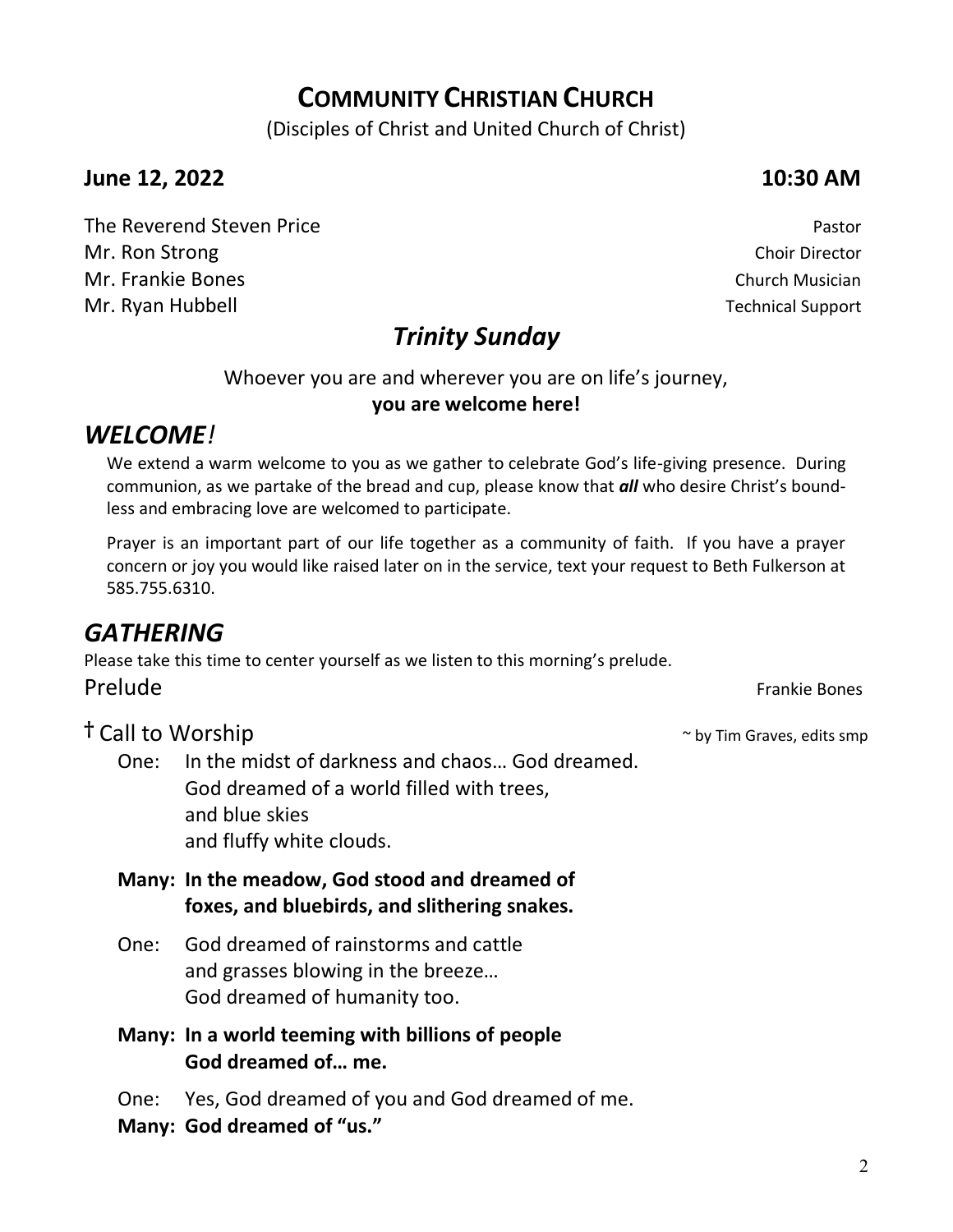**†** Opening Hymn *Creating God, Your Fingers Trace* Chalice Hymnal, No. 335 *While our Call to Worship beckons a hymn about "dreams," I couldn't find one but love the imagery within this hymn of our Creating God. (ZOOM friends: sing along with the Organ Side and ALL!)*

| <b>ORGAN SIDE:</b>  | Creating God, your fingers trace<br>the bold designs of farthest space;<br>Let sun and moon and stars and light<br>And what lies hidden praise your might. |
|---------------------|------------------------------------------------------------------------------------------------------------------------------------------------------------|
| ALL:                | Sustaining God, your hands uphold<br>Earth's myst'ries known or yet untold;<br>Let water's fragile blend with air,<br>Enabling life, proclaim your care.   |
| <b>PULPIT SIDE:</b> | Redeeming God, your arms embrace<br>All now despised for creed or race;<br>Let peace, descending like a dove,<br>Make known on earth your healing love.    |
| ALL:                | Indwelling God, your gospel claims<br>One family with a billion names;<br>Let every life be touched by grace<br>until we praise You face to face.          |

#### Sharing With Children

Anthem *"Let the Song Go Forth" Parents/Guardians: Children remain in church this week and until July 10th when they begin a summer program.* 

## *ENGAGING*

| <b>Scripture Reading</b>    | Proverbs 8:1-4, 22-31<br>Lector: Connie Bottoni | Pew Bible, OT pages 590-591 |
|-----------------------------|-------------------------------------------------|-----------------------------|
| Sermon                      |                                                 | The Reverend Steven Price   |
| <b>Music for Reflection</b> |                                                 | <b>Frankie Bones</b>        |
| <b>RESPONDING</b>           |                                                 |                             |
| A Sentence of Thanksgiving  |                                                 |                             |

A Song of Praise *Doxology* Chalice Hymnal, No. 46 Praise God from whom all blessings flow, Praise God all creatures here below, Praise God above ye heavenly hosts, Praise Father, Son and Holy Ghost.  *(Or: Creator, Christ and Holy Ghost)*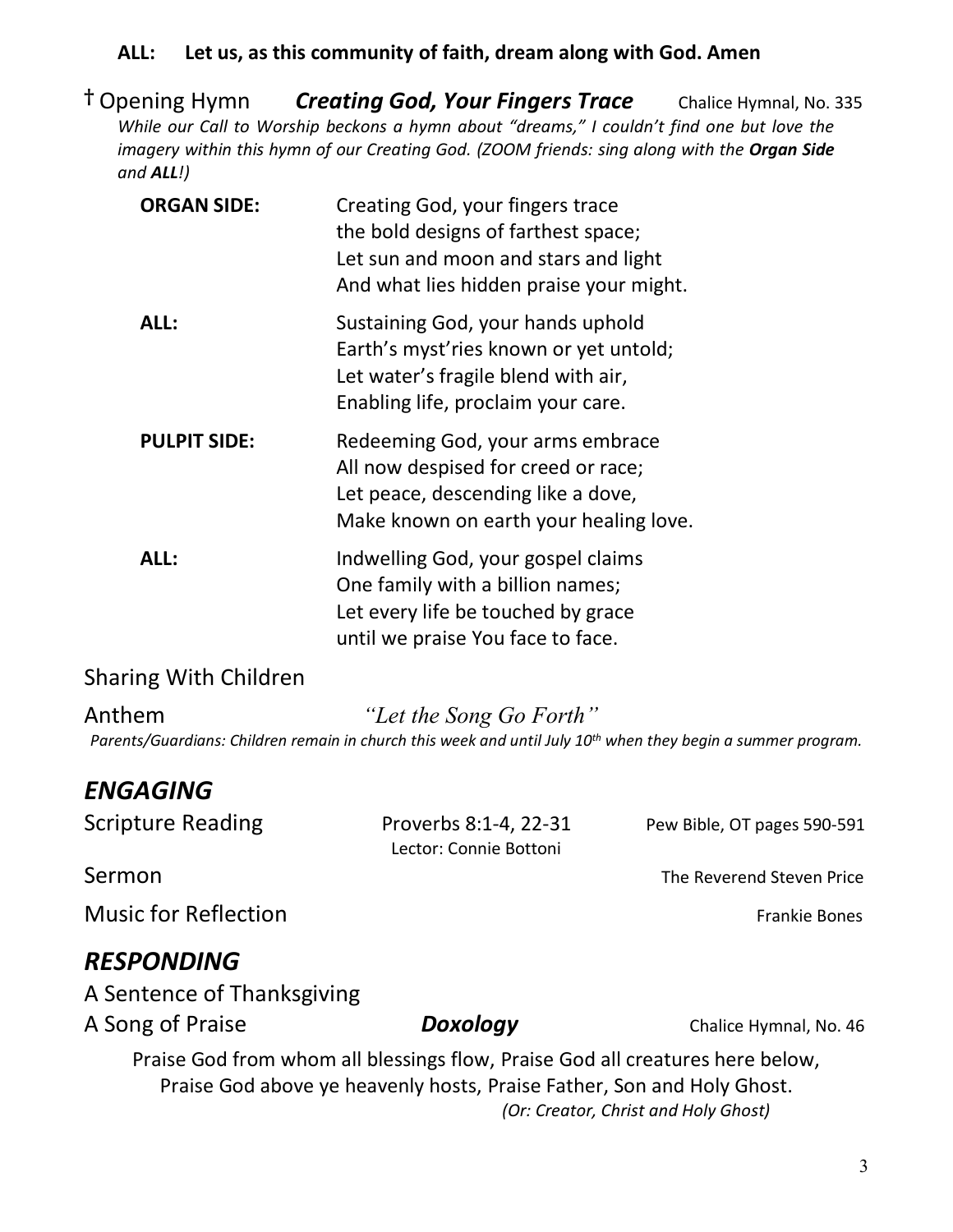*\* An offering plate is available in the narthex for those who would like to give after worship.*

## **THE LORD'S SUPPER**



*This table is open to all. Together we are the Body of Christ. We will partake of the Bread and the Cup in unison following the Elder's prayer.* 

### **Prayers for Our Community and the World**

**Hear now our community prayers.** After request… God in your goodness, grace or mercy… **People: Hear our Prayer.**

Let us say together the prayer Jesus taught those he loved . . .

#### **The Lord's Prayer**

Our Father (or Creator) which art in heaven hallowed be thy name. Thy kingdom come, thy will be done on earth as it is in heaven. Give us this day our daily bread and forgive us our debts as we forgive our debtors. And lead us not into temptation, but deliver us from evil for thine is the kingdom and the power and the glory forever. Amen.

## *GOING FORTH*

Participating in the Life of the Church (Announcements) See pages 6-9

#### **†** Concluding Hymn *Womb of Life, and Source of Being* Chalice Hymnal, No. 14

Please join in singing verses 1, 3 and 4.

*Embracing the female imagery within this hymn seemed the right fit for a passage from Proverbs and this Trinity Sunday.*

> Womb of life, and source of being, Home of ev 'ry restless heart, In your arms the worlds awakened; You have loved us from the start. We your children, gather round you, At the table you prepare. Sharing stories, tears and laughter, We are nurtured by your care.

Brooding Spirit, move among us; Be our partner, be our friend. When our mem 'ry fails, remind us Whose we are, what we intend. Labor with us, aid the birthing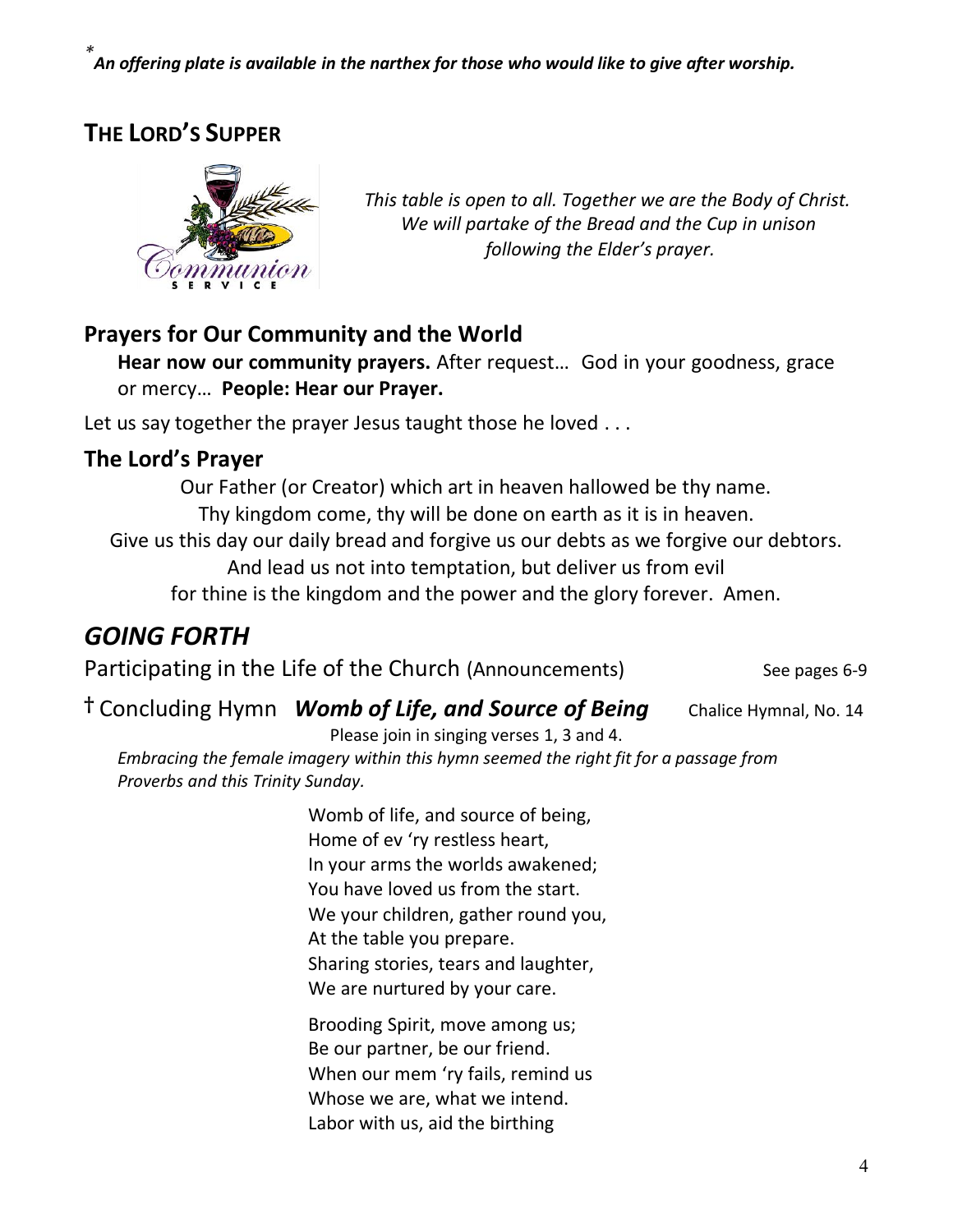Of the new world yet to be, Free of servant, lord and master, free for love and unity. *(continued)*

Mother, Brother, holy Partner; Father, Spirit, Only Son: We would praise your name forever, One in three and three-in-one. We would share your life, your passion, Share your word of world made new, Ever singing, ever praising, One with all and one with you.

**†** Benediction ~ from **Literature & Liturgy** (edits smp)

May Holy Wisdom Guard our ways and guide our paths May Living Truth Enlighten our hearts and open our minds And may God's Living, Loving Spirit Give us life, and fill us up! **Amen**

Postlude (Please be seated.) Frankie Bones

 $\mathbf{m}$   $\mathbf{m}$   $\mathbf{m}$ 

**†** All who are able, please stand.

#### **ASSISTING IN WORSHIP TODAY**

| Elders  Patti Ayers and Jeannie Strong Deacons  Holly Phillips, Ron Strong |                              |
|----------------------------------------------------------------------------|------------------------------|
|                                                                            | Joyce Hunt, Yvonne Thorneley |
|                                                                            |                              |

#### ◆ OUR CHURCH AT WORK ◆

#### **READY TO SERVE:** *The Reverend Steven Price, Pastor*

Pastor Steven can be reached at 733-7121 or [RevStevenCCC@gmail.com.](mailto:RevStevenCCC@gmail.com)

#### *Sandy Hubbell, Office Administrator*

Sandy can be reached at turkielegs@aol.com or if you need immediate assistance, call her at 617-4009 and leave a message.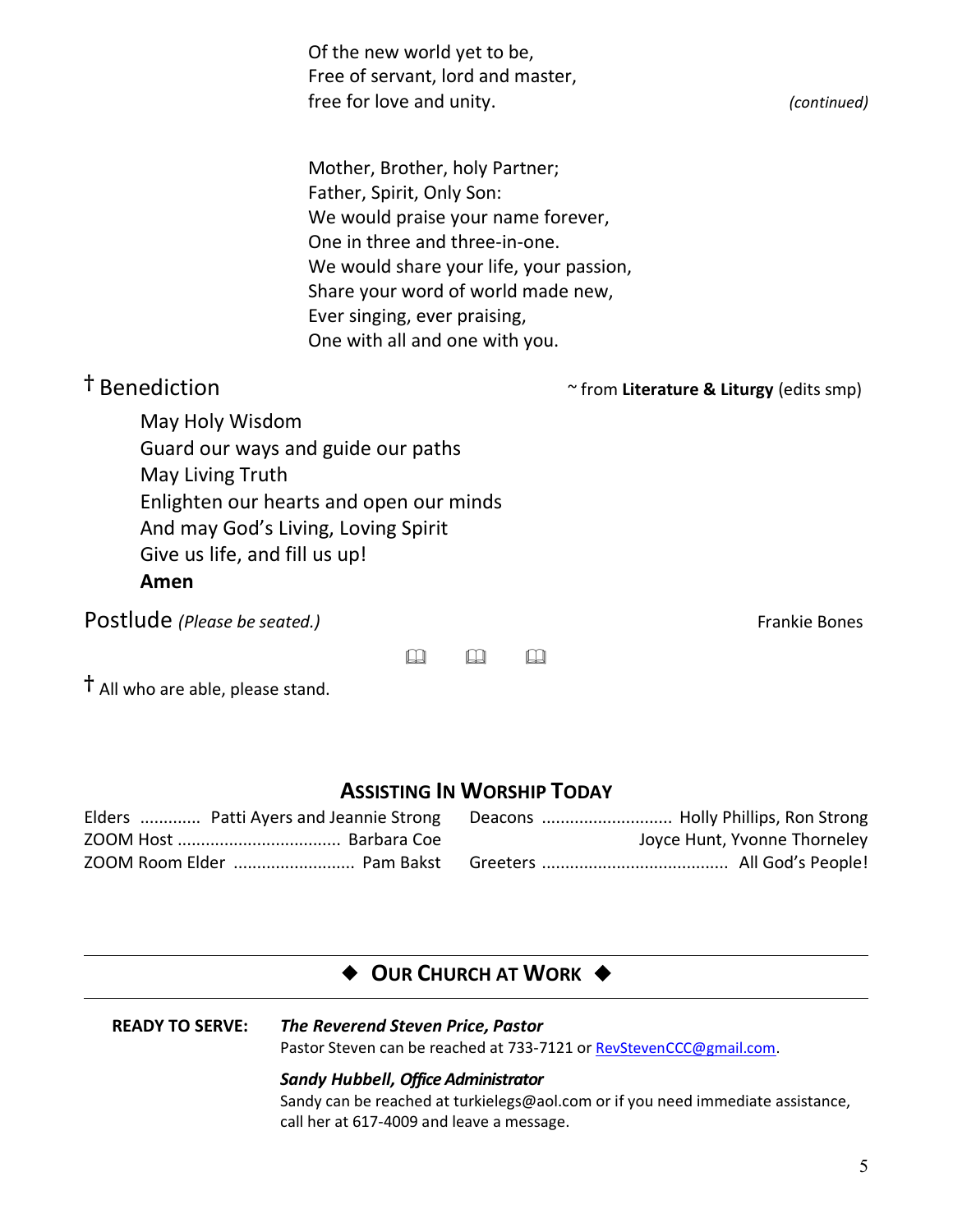

### **News You Can Use at Community Christian Church**

**Today's ZOOM service was recorded. To access the recording, visit our website at Cccopentoall.org.**

Land Acknowledgment:Our physical space stands on unceded land originally stewarded **I** by the Seneca people. Today let us acknowledge and honor the Seneca nation by walking paths **t**  that lead to equality for all and care for creation. **w**

#### **General Board Meeting – Today Following Church**

Join Board Chair Dee Staley and the other elected officers of the church for the June meeting of the General Board today at around 11:45 AM. Board meetings are open to the entire congregation. Reminder: The Board Meeting will not be broadcasted on ZOOM due to federal regulations. **e** 

#### **HOPES and PRAYERS –** Tuesdays at 10:00 AM.

Join Pastor Steven via ZOOM for a time of sharing those things heavy on your heart as well as lifting up **s** the ways God has already blessed your life or answered your prayers. A ZOOM invitation will be sent **t** Monday evening.

**Community Sponsored Agriculture (CSA)** – On Tuesday, June 14<sup>th</sup> from 4-6 PM we will open our doors (or parking lot – weather permitting) and welcome the members of Kirby Farms CSA onto our property for the 1<sup>st</sup> distribution of food for 2022. The wearing of masks is required should the distribution take place indoors. If you'd like to participate in this program, contact [www.kirbysfm.com](http://www.kirbysfm.com/) **l** to see if there are any openings. This program runs through mid-November. **e a**



#### **Saturday, June 18 – 6:30 PM**

The Strawberry Social has been a part of our church history for many years. Join us **i** Saturday, June 18<sup>th</sup> at 6:30 for strawberry shortcake and ice cream. Tables will be set up on the church lawn. Our CCC Talent Show will follow at 7:00 PM. Tickets are \$2/person **w** or \$5/family and are available for purchase immediately after church today in Fellowship **e** Hall. **e**

**CCC's Got Talent** and we'd like to showcase some of that stupendous talent at the **Talent Show** which **k** will directly follow the Strawberry Social. Did I mention the word **TALENT?** If you can sing, dance, play a **.**musical instrument, make a bunny appear out of your top hat (or baseball cap, hockey helmet, or whatever), perform some amazing card tricks then we WANT **YOU!** Danny Dobbins will be our MC for the evening so you'll be hearing more in the VERY **NEAR FUTURE.** In the meantime, start dusting off your talent and get ready to perform on June 18<sup>th</sup>! From one of our pew sitters, "We can't wait!"

#### **Save the Date – Friday, July 15 – A Night With the Rochester Red Wings**

Our own CCC Choir and friends will open the evening by singing the National Anthem, then we'll enjoy watching (and NOT working) the Red Wings win another baseball game, and to put the icing on the cake, we'll ooo and ahhh at a fantastic fireworks display. O what a night!! How can You be a part of ALL this?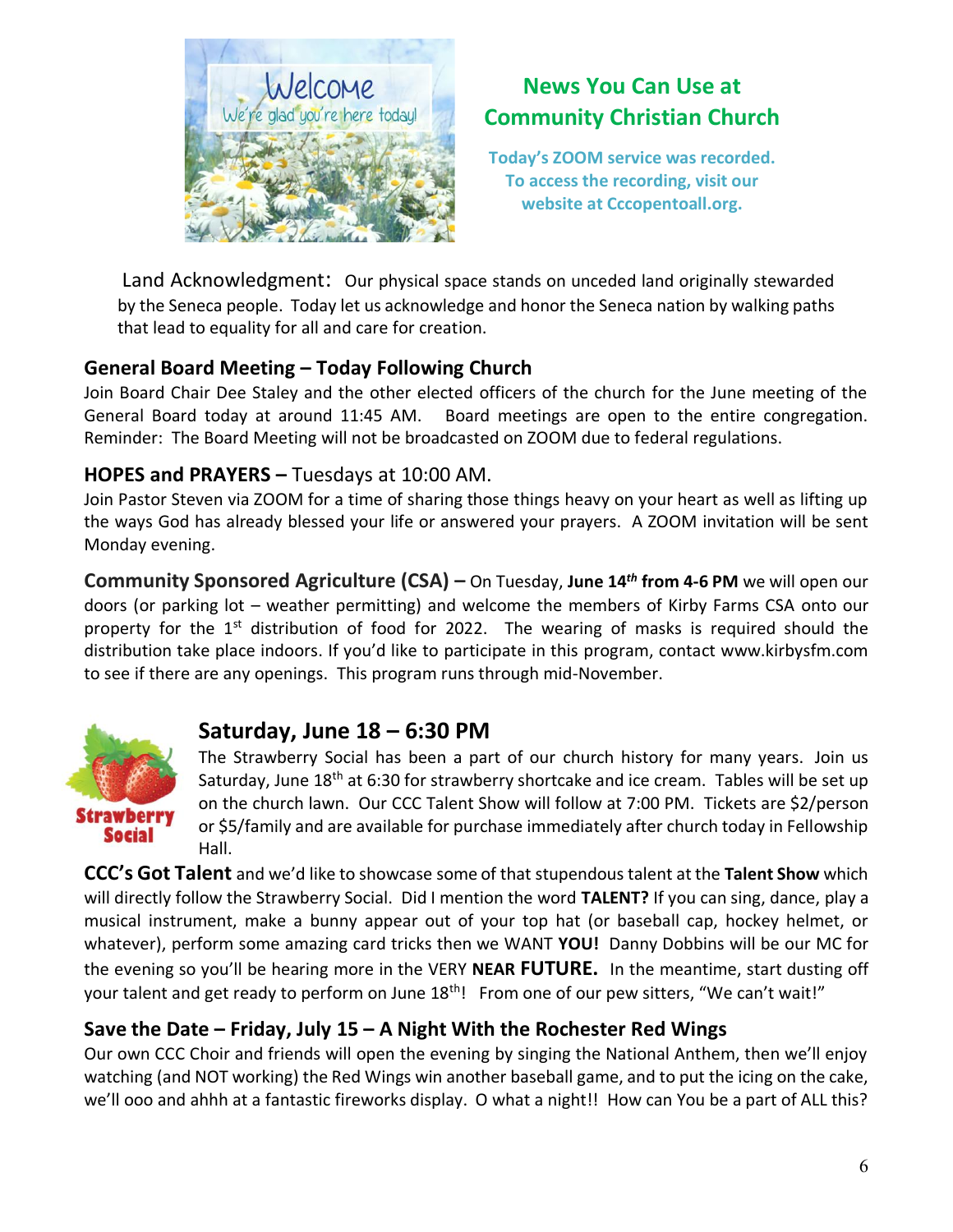Simply contact our Frontier Field guru, Patti Ayers, and she'll be sure to add you to the group and hook you up with tickets for the game. More info to follow…

## **125th Anniversary Trivia Contest**

**JUNE ANSWERS**

9. After the sale of the Columbia Avenue Church Building, members were asked if they would be in favor of:

- a. buying an old church within the city limits
- b. building another within a one mile radius of Chili Avenue and Howard Road
- c. uniting with the First Church of Christ in Henrietta
- d. turning money from the sale of Columbia Avenue Church over to the Henrietta church to enable that congregation to build a new sanctuary
- e. disbanding and going to churches of their own choice after sending the money to denominational headquarters in Indianapolis

### *f. all of the above*

In September of 1964, Planning Committee Chairman Russell Spring reported to the Democrat and Chronicle that the board of trustees held an option on a site in Gates. As a result of the vote on the congregational survey, the church purchased the building lot and house at 2647 Chili Avenue on the last day of 1964.

10. For many years, the church served a Harvest Dinner to raise money. What year were tickets sold for a "foodless" Harvest Dinner?

- a. 1955
- *b. 1965*
- c. 1975
- d. 1985

The Harvest Dinner had been a source of fundraising for the CWF (Christian Women's Fellowship) for many years. In 1965, the congregation was without a church building. The Columbia Avenue church had been sold and no decision had been made about building a new church. There was no church, no kitchen facility and no dining hall, and yet the CWF remained undeterred in holding this annual fundraising event. They decided to sponsor a "Foodless Dinner". Tickets were sold for a meal that was never to be served. Service Chairman Vola Lund reported ticket sales of over \$130\* that year. Each ticket purchased had the name of the purchaser written on it. The tickets were then put in a special box to be placed in the cornerstone of the as-yet-to-be-built Community Christian Church. \*ticket sales based on 2021 value = \$1132

#### **Special Day Offering – UCC's "Our Church's Wider Mission"**



#### **Changing Lives That's Our Church's Wider Mission**

Because we believe in transformation, we believe the church's mission is changing lives - Individually, systemically and globally...

- We support, encourage and uplift local churches where lives are being changed through worship, education, fellowship, mission, and justice advocacy.
- We identify, recruit, educate and support leaders who inspire others.
- We support churches and plant new churches as vital places of worship, learning, and justice advocacy.
- We change lives through our global partnerships, missionaries and advocacy.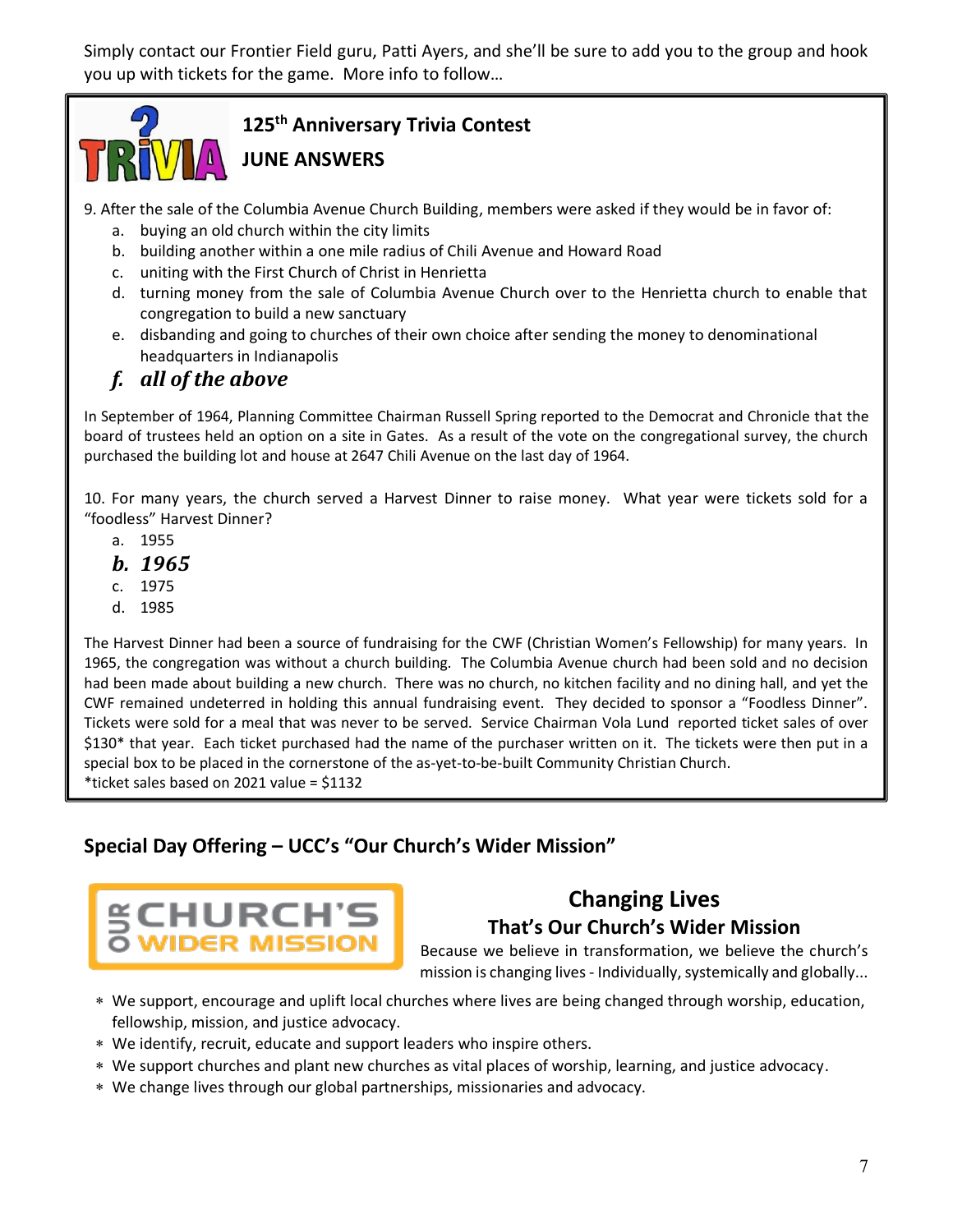Your gift has the power to change lives around the world. Checks should be made payable to the church clearly marked **Our Church's Wider Mission.** They can be mailed to the church to the attention of the Financial Secretary, or use our Tithe.ly app or send your donation through your own bank.



### **COMING SOON!!! KIDS SUMMER PROGRAM**

Come have fun and learn about "gems" of stories from the Bible! We will meet each Sunday during church time – starting in the sanctuary and going to Fellowship Hall by the palm trees to start – then on to stories, games and activities. Outside if weather permits! Even a snack!

Bring a beach towel from home to sit on while we pretend to be on a beach! (If you forget your towel, there will be extras.)

The last Sunday will be Fun In The Water as usual! Come with your swimsuit, towel and have fun outside with water! Questions?? – See Jeannie Strong or call / text her at 585- 259-8836.

### **2022 Summer Schedule**

| July 10  | <b>Discovering Treasure</b>                        |
|----------|----------------------------------------------------|
| July 17  | <b>Showing Treasure</b>                            |
| July 24  | <b>Knowing Treasure</b>                            |
| July 31  | <b>Trusting Treasure</b>                           |
| August 7 | <b>Sharing Treasure</b>                            |
|          | $\Lambda$ - $\sim$ $\sim$ $\sim$ $\sim$ $\sim$ 1.1 |

- August 14 Water Fun!
	- (Diamonds) Jesus Feeds 5,000 (Sapphire) Jesus Walks On Water (Amethyst) Jesus Washes Feet (Ruby) Jesus At The Beach (Emerald) Paul Is Shipwrecked



#### **Best Wishes to Those Celebrating Birthdays This Week …**

- 
- June 12 Sarah Judkins June 13 Connie Bottoni June 18 Karen Ware, Jaxin Flagg